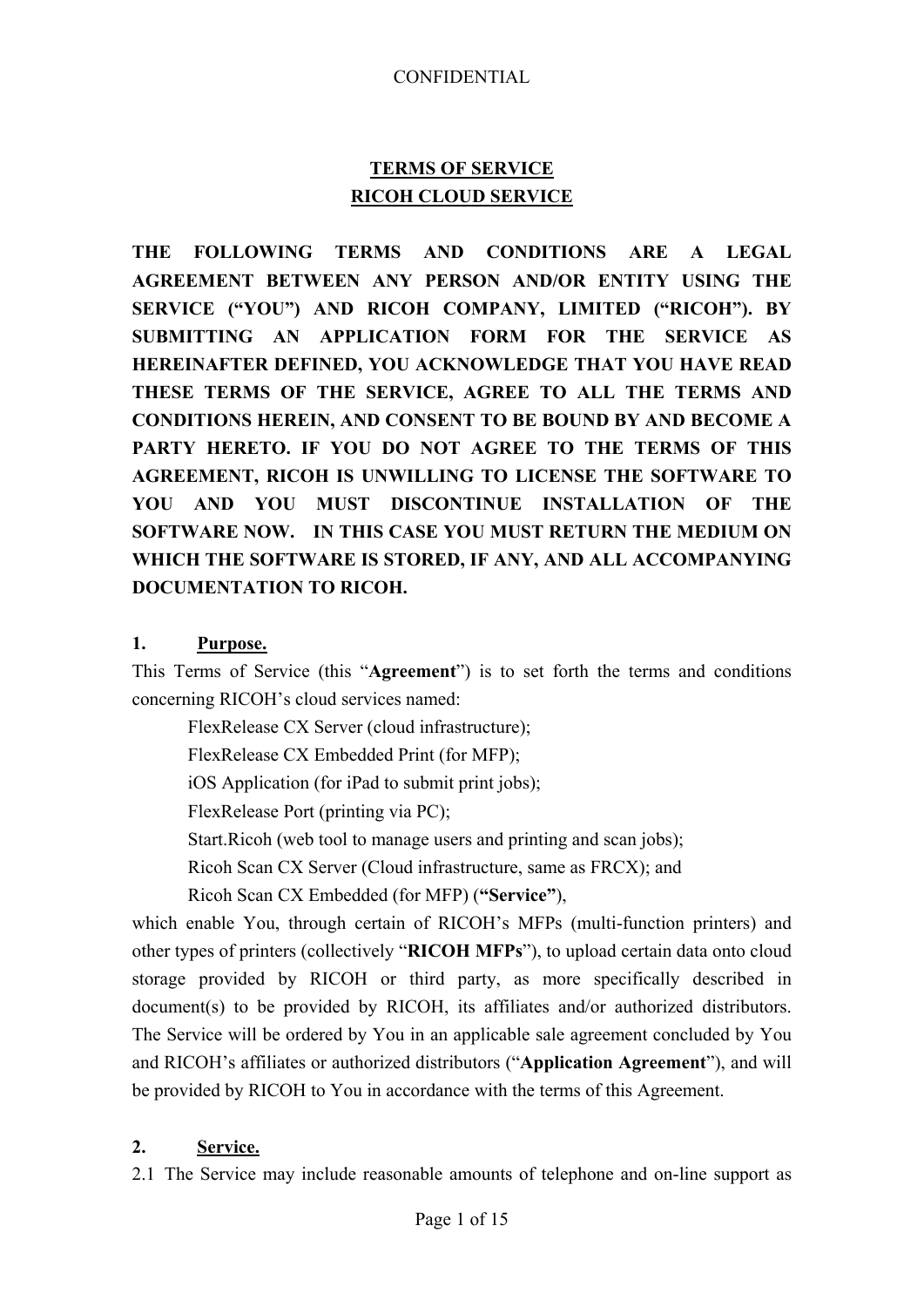set forth in the Application Agreement. Any on-site support shall not be included in the Service, and may be provided by RICOH or an agent or subcontractor of RICOH at separate charges.

- 2.2 You acknowledge and agree that the Service is designed to be operated on the portal page as designated and provided by RICOH ("**Portal Page**"), and that You shall complete the registration process of the Portal Page in accordance with any terms and conditions provided for the Portal Page which may include this Agreement.
- 2.3 RICOH uses reasonable endeavours to ensure that the Service will be available 24 hours a day 7 days a week, and, when possible, attempts to schedule routine preventative maintenance during off-peak hours. However, Your access to and use of the Service may be unavailable for the duration of any unanticipated or unscheduled downtime or unavailability of any portion or all of the Service for any reason, including as a result of power outages, system failures, problems inherent in the use of the internet and electronic communications, failures of RICOH's or its service providers (including telecommunications, hosting, and power providers) or other interruptions. Further, RICOH is entitled, without any liability to You, to suspend or limit access to the Service at any time: (i) for scheduled downtime to permit RICOH to conduct maintenance or make modifications to the Service or (ii) in the event of a denial of service attack or other attack on the Service or other event that RICOH determines, in RICOH's sole discretion, may create a risk to the Service, to RICOH or to any of RICOH's other customers if the Service were not suspended. RICOH will take reasonable steps to minimize such disruption where it is within the reasonable control of RICOH. **YOU AGREE THAT RICOH SHALL NOT BE LIABLE FOR ANY INTERRUPTION, OUTAGE, UNAVAILABILITY OR SUSPENSION OF THE SERVICE.**

### **3. Order.**

3.1 You must order (**"Order"**) a subscription to the Service (or any part of it) by submitting the application form as set forth in the Application Agreement to the contractor ("**Contractor**") with whom You conclude such Application Agreement. You acknowledge that Your Order under the Application Agreement and provision of the Service by RICOH under this Agreement shall be subject to Your acceptance of all of the terms of this Agreement, and to Your payment of any applicable fees in connection with the Service. In Your Order You shall identify RICOH MFPs and their locations to be covered by this Agreement and designate one or more employees as an administrator of the Service (**"Administrator"**). Detailed ordering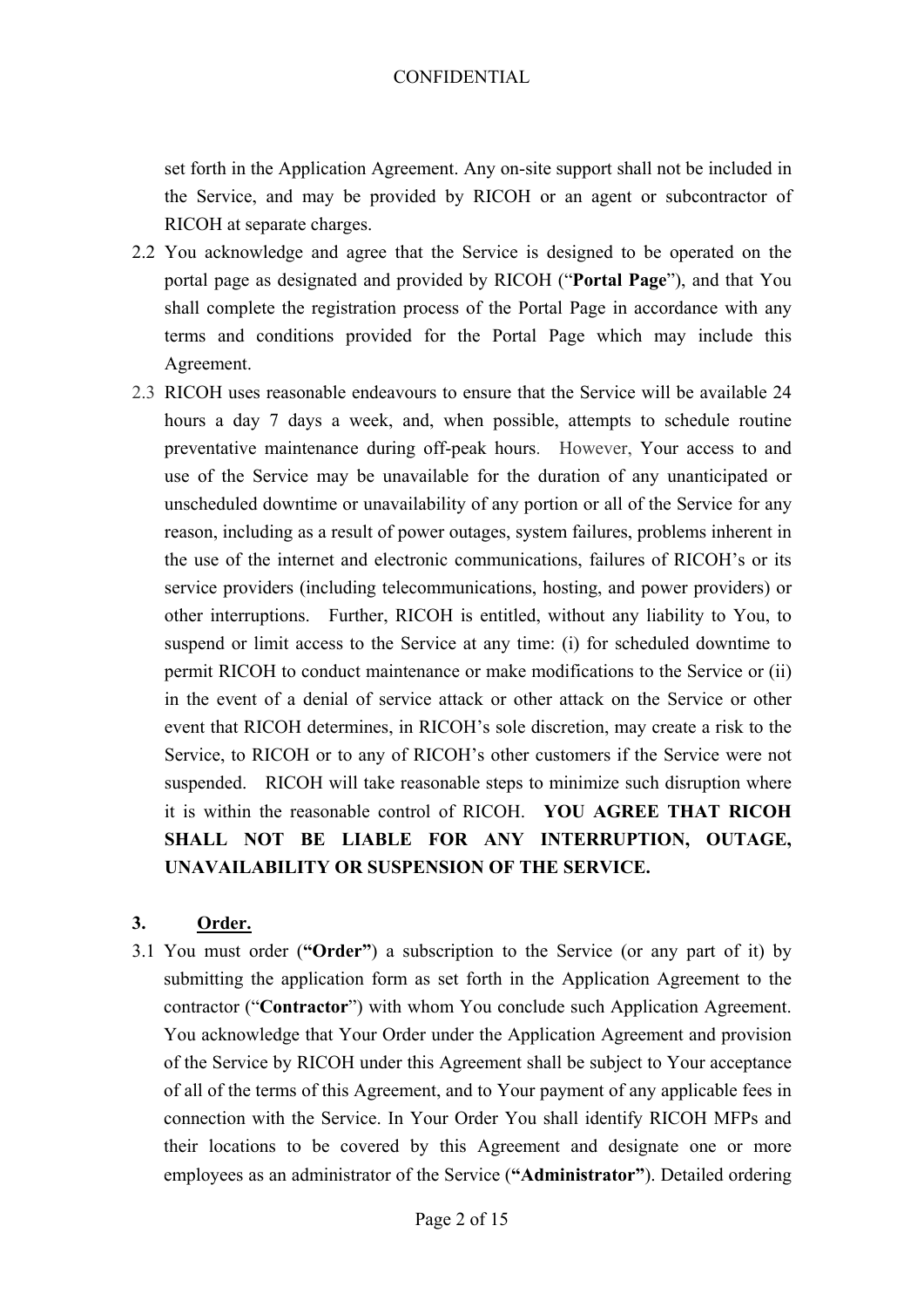procedure of the Service shall be specified in the Application Agreement.

3.2 Within the a reasonable time following receipt of the Order, the Contractor and/or RICOH will assess the Order and confirm the information necessary to provide the Service, and issue a document indicating its acceptance of the Order.

## **4. ID and Password of the Service.**

- 4.1 After the confirmation of an acceptance notice of the Order issued by the Contractor to RICOH, RICOH will if required, itself or through the Contractor or other designated third party, issue and send to the Administrator an Administrator's ID and Administrator's password necessary for the use of the Service.
- 4.2 Your employees' use of the Service shall require the assignment of a user ID and password issued by the Administrator. You are solely responsible for selection of users of the Service (collectively **"Users"**), and the assignment of user IDs and passwords to Your employees who use the Service as the Users and control of such IDs and passwords or other access controls. You shall be responsible for all access or use of the Service by the Users. Further, You shall cause all of the Users to comply with all of the terms of this Agreement and provide them a copy if necessary.

# **5. Preparation of the Service.**

- 5.1 You acknowledge and agree that certain application program(s) ("**Application Program**") provided by RICOH is necessary for commencement of use of the Service, and shall have RICOH's affiliates or its designated entity download Application Program from the website as designated by RICOH and install the Application Program to RICOH MFPs in accordance with the terms to be agreed by You and RICOH's affiliates or its designated entity. You agree that by using the Services, on the RICOH MFPs or otherwise, that You use the Service in accordance with the terms of this Agreement. The Application Program shall at all times be and remain an Intellectual Property Right of RICOH (defined in Section 11.1 hereof), and you shall use the application program in compliance with the restrictions set forth herein with respect to RICOH's Intellectual Property Rights.
- 5.2 For commencement of use of the Service, each of the Users shall, at its own expenses and responsibility, prepare any information, software, device, and/or any other device(s) necessary for the Service as designated by RICOH (collectively "**Devices**").
- 5.3 You shall abide by any and all of the terms applied to the Devices as may be imposed or required by RICOH or any third party, including without limitation any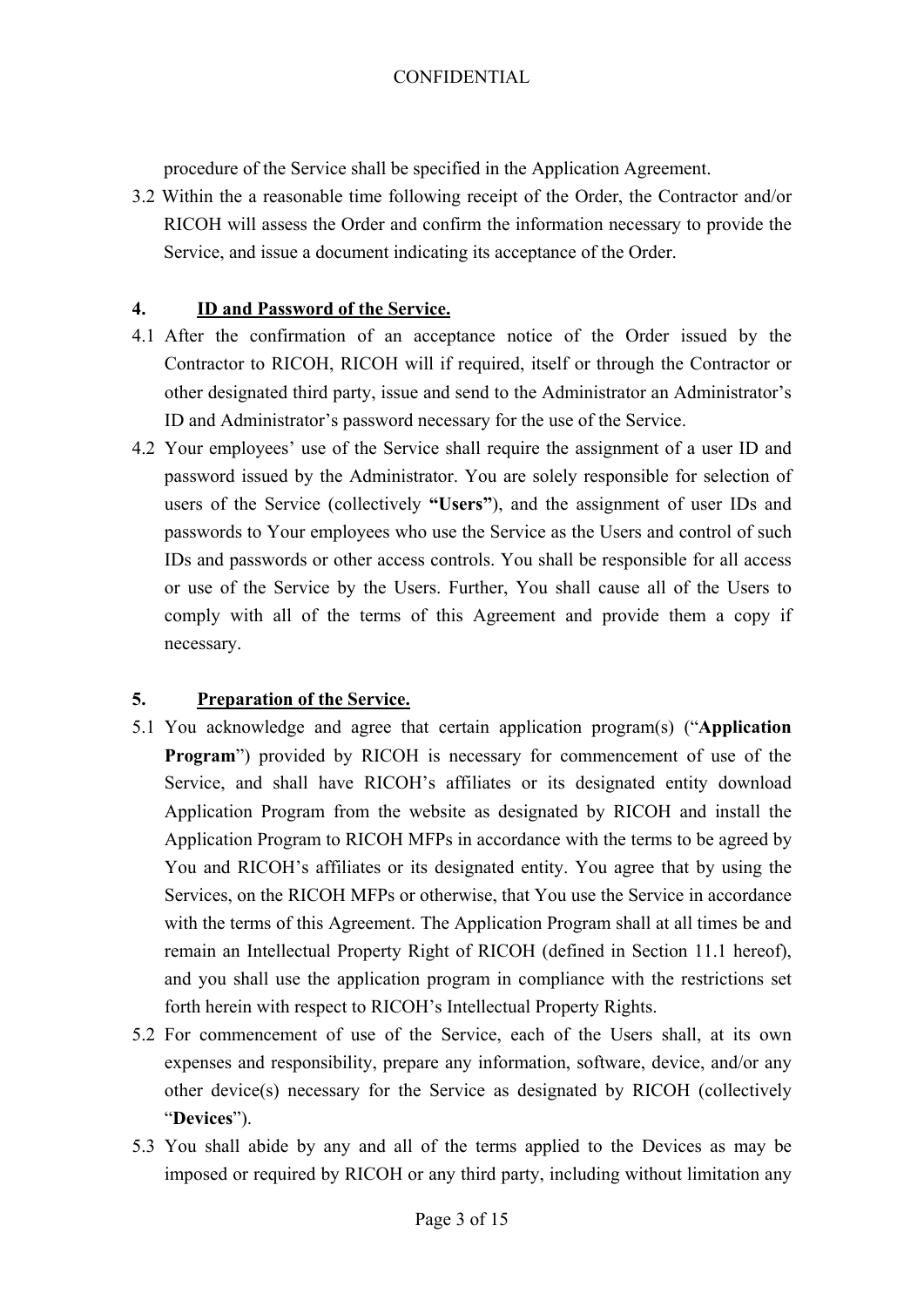license agreement concluded by You and such third party.

### **6. Fees.**

- 6.1 In consideration of the Services, you shall pay the relevant fee(s) in accordance with the payment terms set forth in the Application Agreement. Non-payment of the annual usage fee shall be grounds for suspension of the Service or termination of this Agreement and Your access to the Services.
- 6.2 In addition to the relevant fee(s), unless otherwise specifically stated in the Application Agreement, You shall be responsible for and agree to pay all taxes, duties, charges and regulatory fees of any type whatsoever that are, or may in the future be, assessed in connection with the provision or use of the Services including but not limited to any local, county, state, federal or foreign VAT, sales, use, privilege, excise, utility gross receipts, telecommunication, internet, public utility or other similar assessments.
- 6.3 In addition to the relevant fee(s) for the Services, you are responsible for the fees and charges, if any, associated with the use and operation of your mobile devices and personal computers, such as messaging charges and airtime, and the costs of internet access.

### **7. Term.**

This Agreement shall become effective on the date when You submit to the Contractor the application form as set forth in the Application Agreement. Unless terminated pursuant to the terms of this Agreement, You are entitled to use the Service for the period specified in the Application Agreement.

### **8. License to Use the Service**.

- 8.1 Subject to the terms and conditions of this Agreement, RICOH hereby grants You a limited, non-exclusive, non-assignable, non-sublicensable, and non-transferable license to access and use the Service for the term of this Agreement and to allow Users to use the Services solely for its own business purposes and not for purposes of any further distribution. This Agreement shall not be deemed to transfer any ownership, title or proprietary rights or other intellectual property rights to the Service to You. All rights not expressly granted hereunder are reserved to RICOH and/or its licensors. RICOH warrants that it has the right to allow You to use the Service accordance with the terms of this Agreement.
- 8.2 RICOH reserves the right to modify, add, or remove features or functions to or from the Service, or to provide programming fixes, enhancements, updates and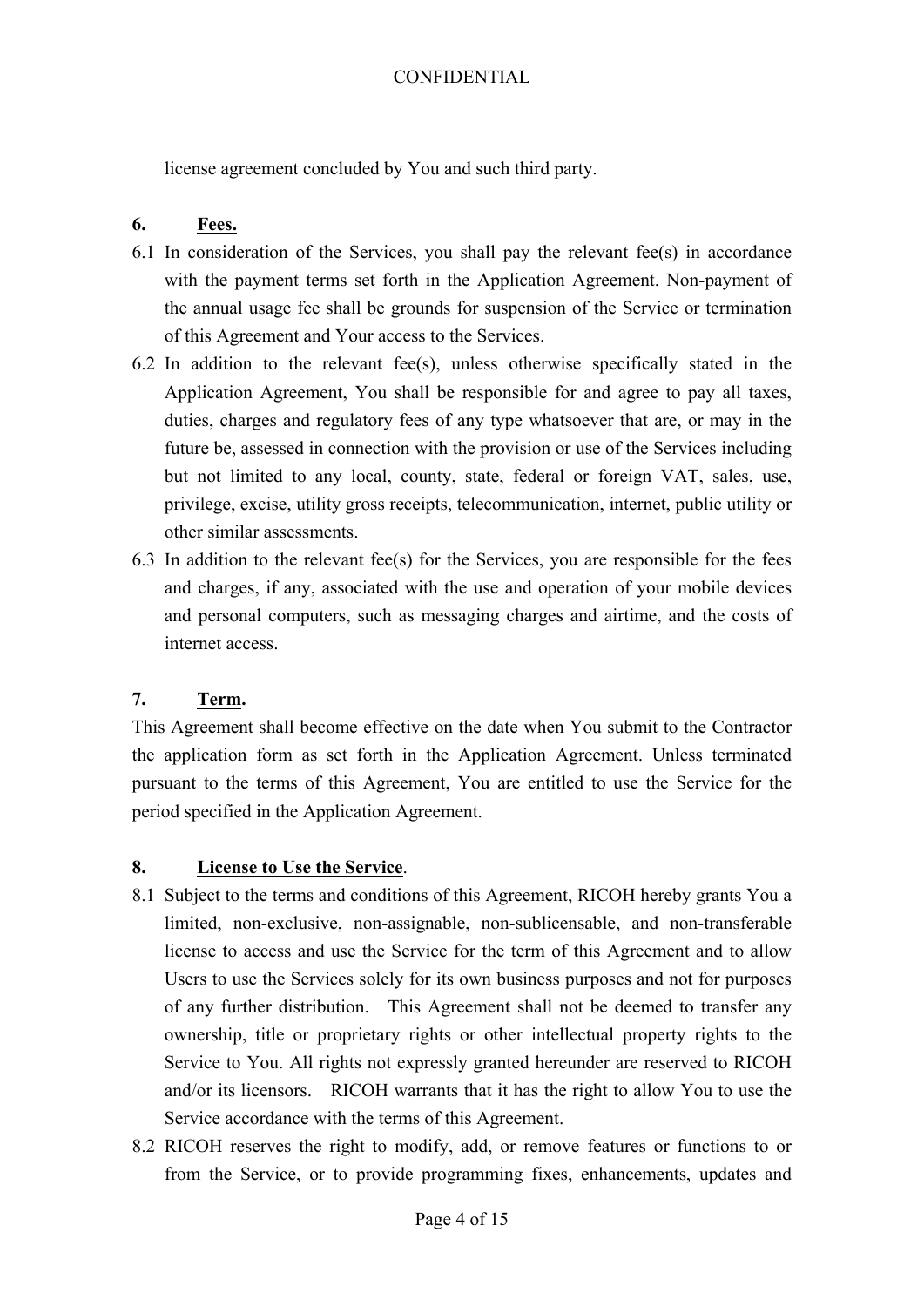upgrades, thereto and to convert You to new versions thereof at any time in its sole discretion, without notice and without incurring any liability whatsoever; provided, however, that RICOH shall have no obligation to provide such programming fixes, enhancements, modification, addition, removal, corrections, updates or upgrades.

8.3 You undertake to supervise and control use of the Services and ensure that the Services are used by your employees (Users) in accordance with the terms of this Agreement. If any User using the Services breaches any of the terms of this Agreement, You agree to be liable to RICOH under this Agreement as if the breach concerned had been committed by You.

# **9. Service Misuse**.

You agree and covenant that You will not use the Service for any unlawful purpose. Without limiting the foregoing, You agree that the Users will not use the Service: (i) to disseminate any content or material that is harmful, threatening, abusive, harassing, tortuous, defamatory, vulgar, obscene, pornographic, libelous, or otherwise objectionable under applicable laws or community standards; (ii) to disseminate any software viruses or any other computer code, files or programs that may harm, interrupt, destroy or limit the functionality of any computer software or hardware or telecommunications equipment; (iii) to upload, transmit or post any data or files that You do not have the right to transmit or that would infringe the intellectual property rights or proprietary rights, or rights of publicity or privacy, of any third party; (iv) to facilitate sending unsolicited or unauthorized advertising, promotional materials, junk mail, spam, chain letters, pyramid schemes, or any other form of duplicative or unsolicited messages, whether commercial or otherwise; (v) to use the Service in a manner that enables You to avoid any obligation to pay for the Service, or to otherwise disrupt or place an undue burden or demand on the Service or the servers or networks involved with the operation thereof; (vi) to gain unauthorised access to the Service or to access (or attempt to access) another user's site through password mining or any other means; (vii) use the Service to cause or intend to cause embarrassment or distress to, or to threaten, harass or invade the privacy of any third party; or (viii) to use the Service in any way that is illegal or violates any local, state, national or foreign law, ordinance, rule or regulation (collectively, a "**Service Misuse**"). You shall be solely responsible for any damage to any party resulting from any Service Misuse by You or any of the Users.

# **10. Security.**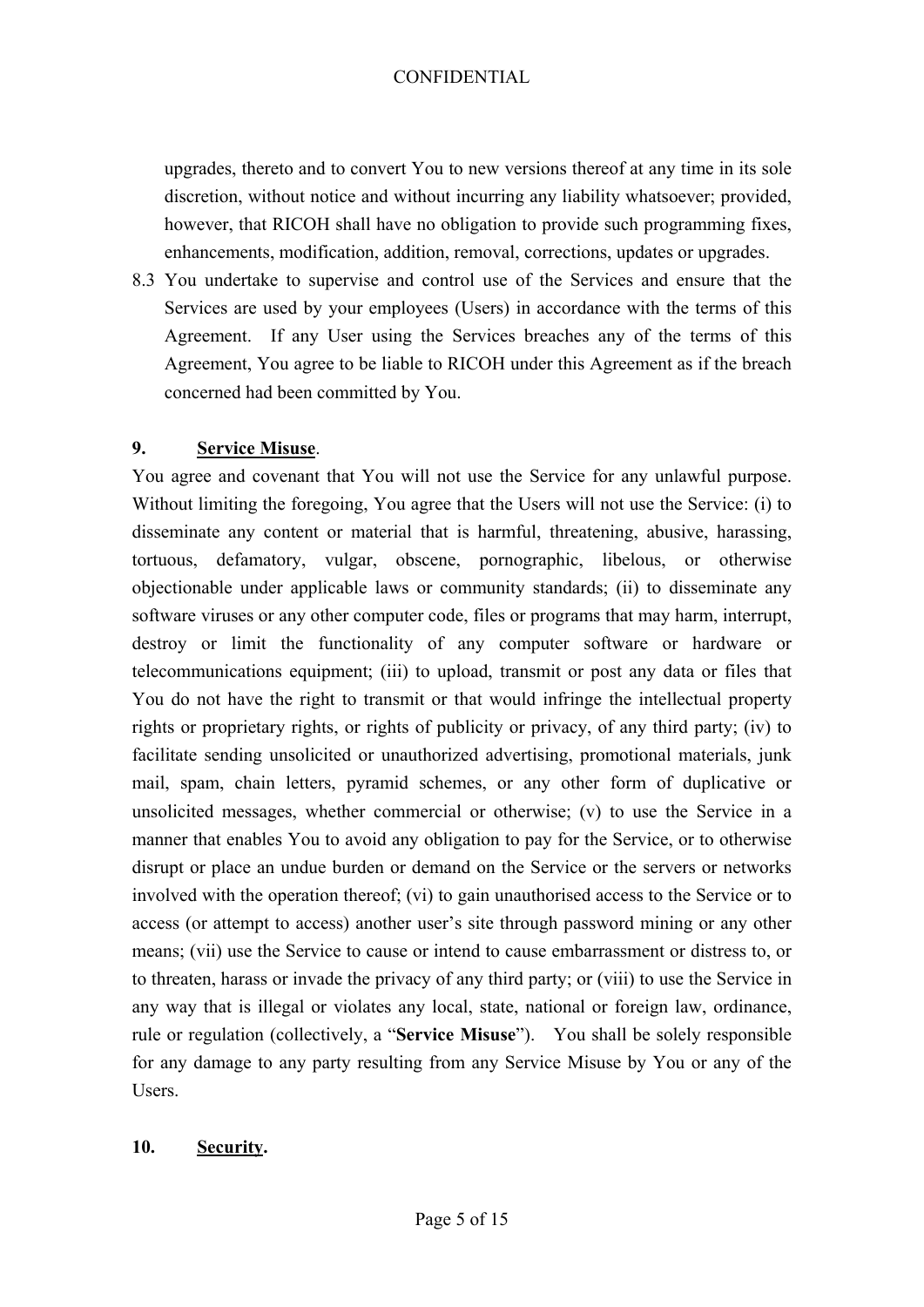The Service utilizes the public internet and third party networks, and You acknowledge that no provider can absolutely prevent intrusions or interception of data, or guarantee security of information transmitted or accessed over the internet, or maintained on remote servers. You are solely responsible for the security of Your own networks and computers including but not limited to selection and maintenance of any anti-virus, security or fraud prevention technology and such configurations You may deem necessary.

## **11. Ownership of Intellectual Property; Restrictions.**

11.1You acknowledge and agree that the Service and its relevant programs (including Application Program) use and contain confidential and proprietary information and technology of RICOH and/or its licensors and embody trade secrets and intellectual property of RICOH and/or its licensors protected under copyright and other laws, and by international treaty provisions. Your rights in the Service and its relevant programs are limited to those license rights expressly granted under this Agreement, and RICOH and/or its licensors retain all rights not expressly granted herein. Without limiting the foregoing, and with respect to the Service and its relevant programs, RICOH and/or its licensors retain all right, title, and interest in to: (i) all programs and firmware code (source and object), functionality, technology, system or network architecture, databases, tools, reports, user interfaces, URLs and domain names and all modifications thereto; (ii) all trademarks (including logos, slogans, trade names, and service marks), (iii) all trade secrets, ideas, inventions, patents, copyrights and other intellectual property rights with respect thereto; (iv) all evaluations, comments, ideas and suggestions made by You, even if those are incorporated into subsequent versions, and (v) any modifications or derivative works developed from or to any of the foregoing, specifically including any customisations, modifications or alterations to the Service for Your use (collectively, RICOH "**Intellectual Property Rights**"). You agree to treat, protect and maintain, RICOH's Intellectual Property Rights as strictly confidential and shall not disclose RICOH's Intellectual Property Rights to any third party. Further, no right, title or interest to any trademarks, service marks or trade names of RICOH is granted by this Agreement. In no event shall You alter or remove any copyright notice, trademark notice, and/or proprietary legend set forth on or contained within the Service. RICOH's licensors are intended third party beneficiaries of the provisions of this Agreement relating to the licensor intellectual property that has been incorporated into the Service.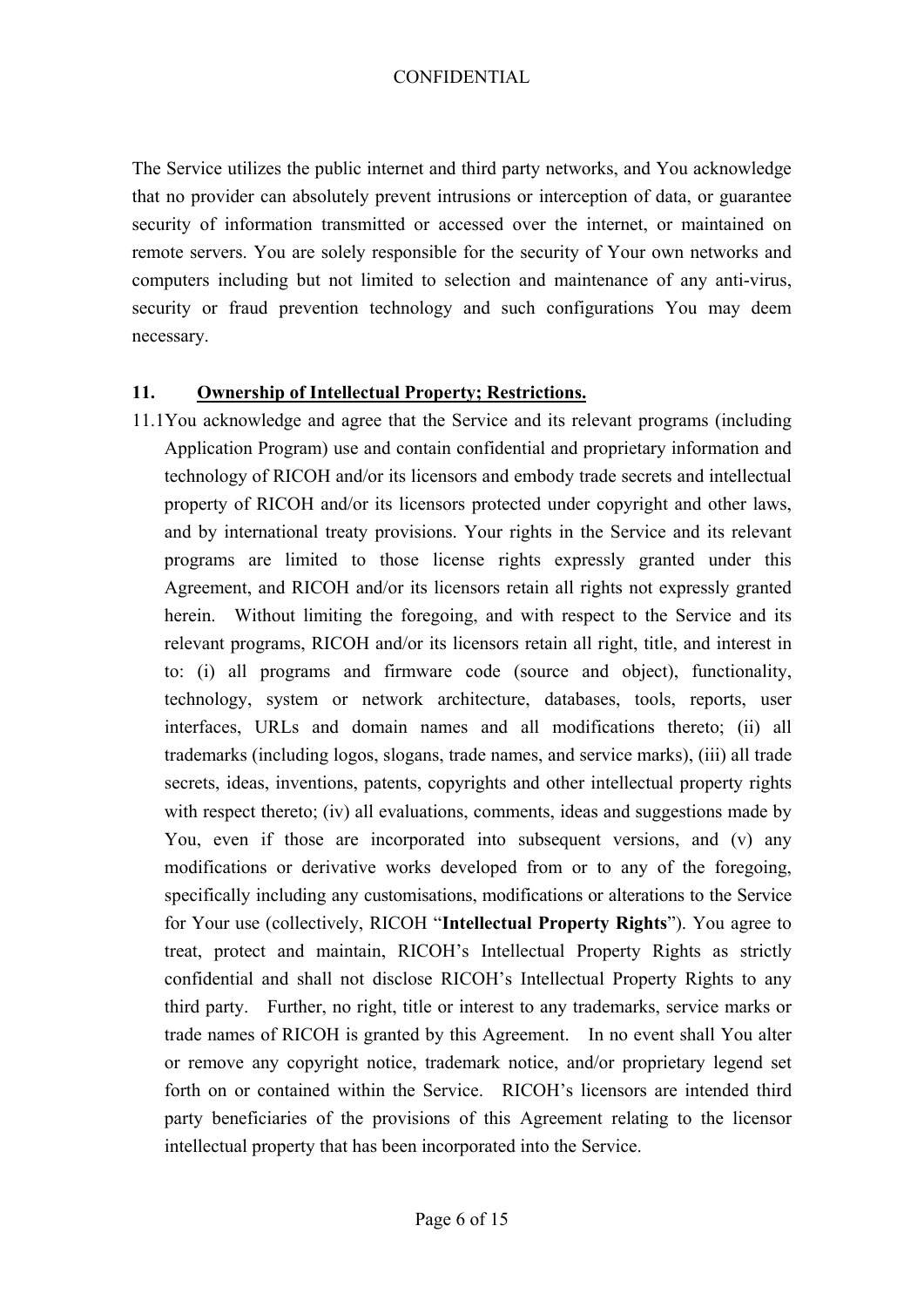- 11.2You agree not to modify, alter or create derivative works based upon all or part of the RICOH's Intellectual Property Rights and, to the maximum extent permitted by law, agree not to reverse engineer, decompile, disassemble or otherwise attempt to discover the source code of the RICOH's Intellectual Property Rights. You agree not to use the RICOH's Intellectual Property Rights for any purpose other than as provided herein, or to exceed the capacity of any seat, server or similar volume or usage restrictions. You agree not to make any copies of any software comprising any portion of the RICOH's Intellectual Property Rights, except that where any software is furnished to You via a disk or similar media or made available for download, You may retain a single copy only for disaster recovery or archival purposes. You shall not resell, rent, lease, distribute, host as a service, make available for timesharing, provide on a service bureau basis or otherwise make available for the benefit of third parties (whether for a fee or otherwise) the Service or any RICOH's Intellectual Property Rights, in whole or in part. You shall notify Your employees and agents who may have access to the Service of the restrictions contained in this Agreement and shall ensure their compliance with these restrictions and this Agreement.
- 11.3You acknowledge that RICOH may provide You with the Service in connection with third party's product(s) and/or service(s) ("Third Party's Connected **Service**"), and that You shall comply with the terms of the Third Party's Connected Service as may be imposed or required by such third party. In case of using any of the Third Party's Connected Service then, in addition to the terms as may be required by that third party or its affiliate(s), You shall comply with the terms of the end user licence agreement applicable to that Third Party's Connected Service. Contents, quality and, if any, service level of the Third Party's Connected Service will be provided by third party.
- 11.4Upon the termination of this Agreement (howsoever occurring), your access will be disabled and you will no longer be able to use the Services. Any data you have stored on the Services might not be recoverable or accessible. Any data that RICOH can, in its absolute discretion, return to you, will be advised to you on or following the expiry of the Services. Subject always to the foregoing, returnable data may include Start.Ricoh user settings and other user data by means of CSV download by you.

# **12. Default; Termination.**

12.1RICOH shall have the right to terminate this Agreement if any of the following occurs: (i) You fail to make timely payment of any fees related to this Agreement,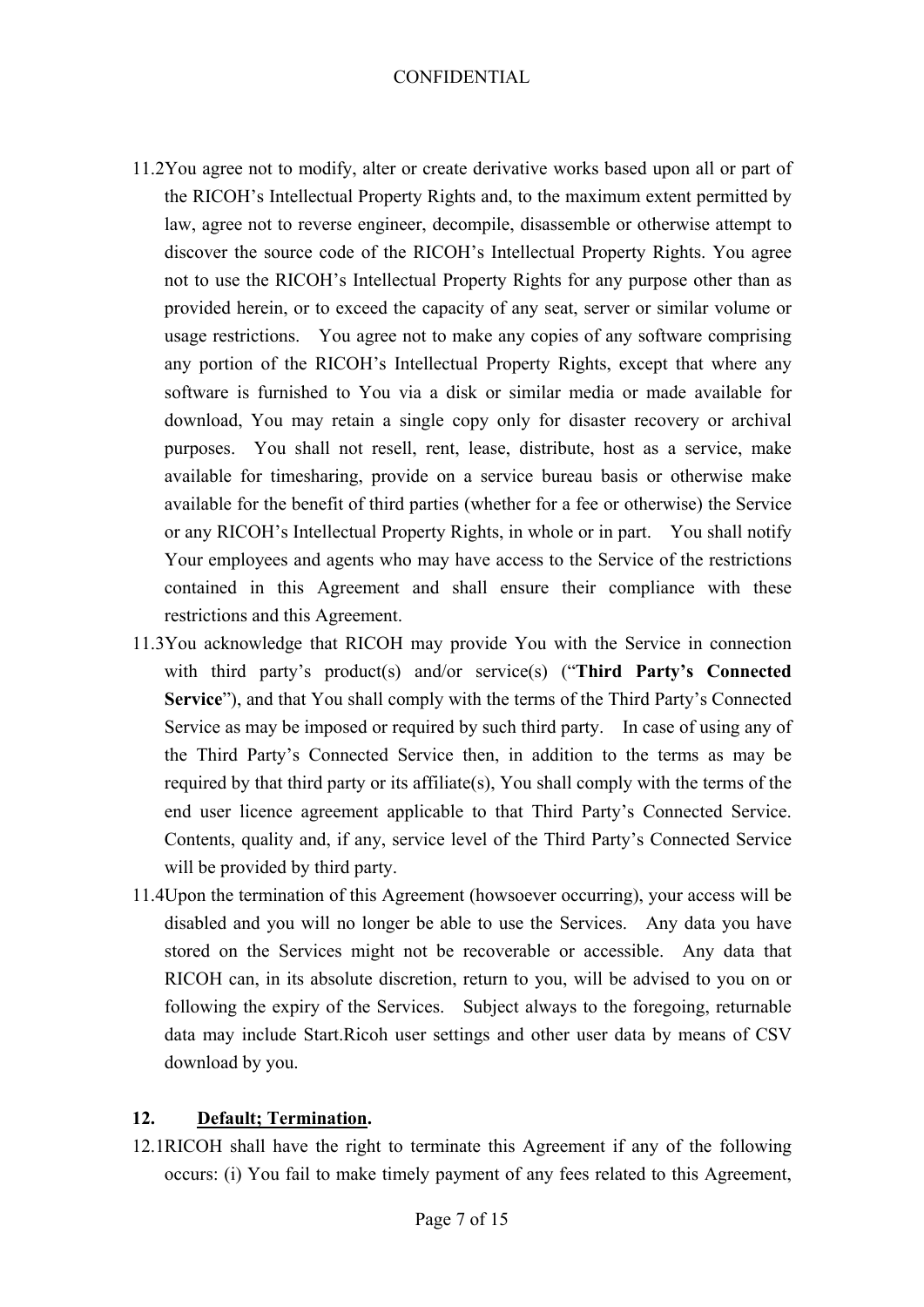Application Agreement or the Service and such default continues for a period of ten (10) days after Your receipt of written notice, (ii) You file a petition in bankruptcy, or are adjudicated bankrupt, or a petition in bankruptcy is filed against You and is not discharged within thirty (30) days, or You become insolvent or make an assignment for the benefit of creditors or an arrangement pursuant to any bankruptcy law, or a receiver is appointed for You or Your business, or (iii) You fail to perform or breach any obligation, warranty, representation or covenant under this Agreement and such default continues for a period of fourteen (14) days after Your receipt of written notice.

- 12.2In addition to any other rights it may have hereunder, following written notice and opportunity to cure, RICOH may suspend Your access to the Service for any event that would otherwise permit RICOH to terminate this Agreement or for any Service Misuse. In addition to the foregoing, in the event of emergent circumstances in RICOH's reasonable discretion, RICOH may suspend, deny or block access to or use of the portal, without notice to You for any of the following reasons: (i) to comply with any law, regulation, court order, or other governmental request or order requiring immediate action, (ii) to prevent interference with, damage to, or degradation of the Service, (iii) to eliminate a condition that is potentially damaging or harmful to other users or RICOH, or (iv) if the Service is used in a manner that may expose RICOH to legal liability. If RICOH, in its sole discretion, believes that Your actions or omissions may be considered criminal in nature, RICOH may forward Your account information, including without limitation any personally identifiable information, to the appropriate authorities for investigation and prosecution.
- 12.3RICOH may discontinue providing the Service and/or terminate this Agreement for convenience at any time upon providing You with at least thirty (30) calendar days prior written notice and refunding the unused portion of the annual service fee for the remaining Service Term period.
- 12.4If RICOH terminates this Agreement for any reason then (i) You remain liable for all fees and obligations incurred through the effective date of termination with respect to the Service; (ii) all licenses and rights to use the Service shall terminate; (iii) You shall immediately remove RICOH's Intellectual Property rights and any program relevant to the Service from all mobile devices or computers on which it may have been installed, and (iv) except as otherwise stated above, You will not be entitled to the refund of any fees You may have paid under this Agreement or Application Agreement. Neither party shall be liable to the other for any indirect or consequential damages or costs (including lost profits (except in the case of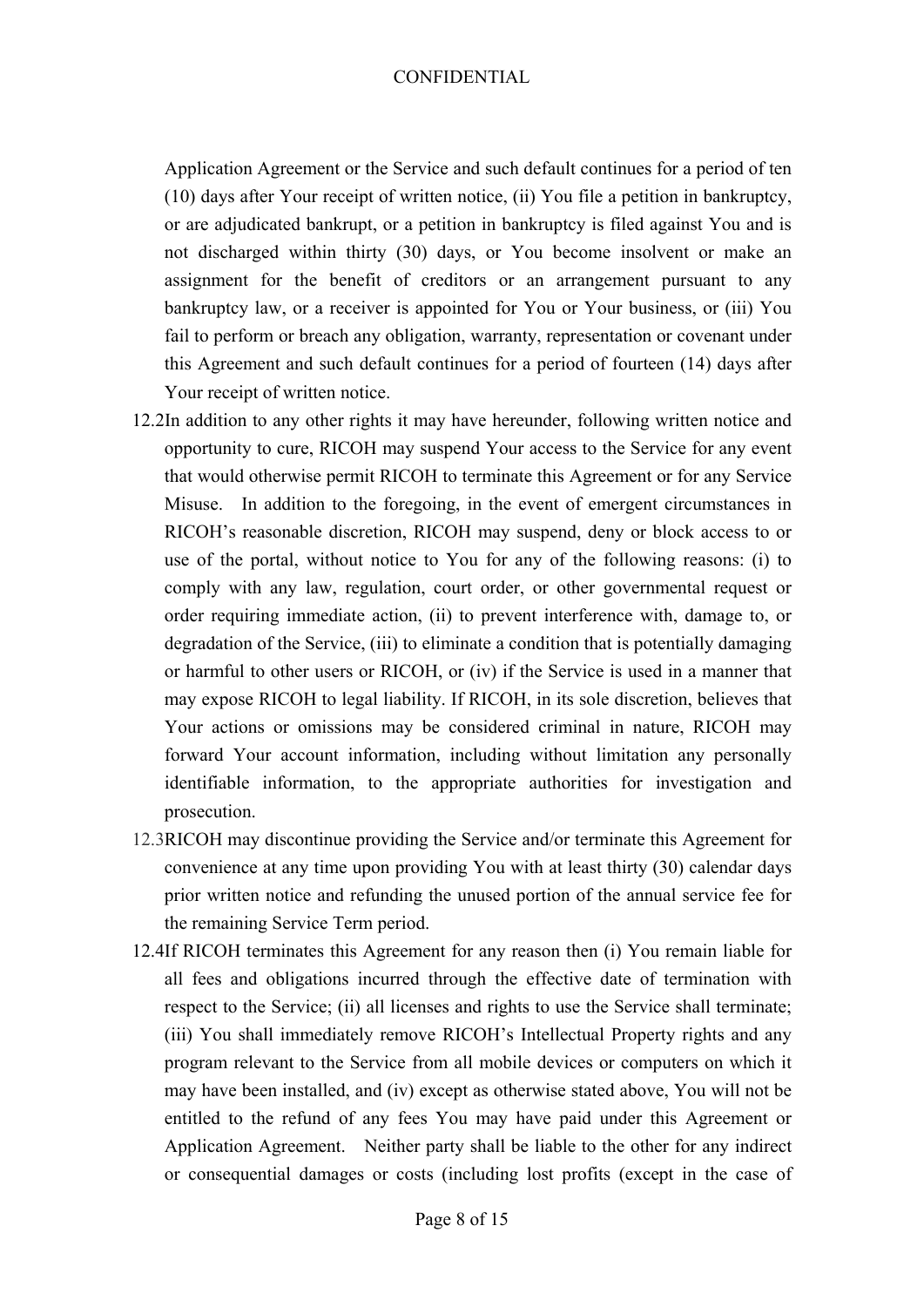Ricoh where those losses flow directly from a breach of this Agreement), losses on unfulfilled contracts, or losses of any commitment or investment made in reliance upon this Agreement or the representations of the parties) arising or resulting from the termination of this Agreement. The provisions of this Agreement that are required to give effect to its intent and purposes shall survive termination or expiration of this Agreement.

12.5You acknowledge that a breach of the restriction on use of the Service, the unauthorized use of the Service, the relevant programs or RICOH's Intellectual Property rights, or breach of confidentiality would cause irreparable injury to RICOH for which remedies at law would be inadequate. Accordingly, RICOH may seek immediate injunctive or other equitable relief in a court of competent jurisdiction in connection with any breach or alleged breach of the provisions of this Agreement, without the provision of a bond or other undertaking. The exercise of one right or remedy by RICOH shall not be deemed an election of remedies, or a waiver or estoppel of RICOH's right to exercise any other remedy hereunder or at law or in equity.

## **13. Disclaimer of Warranties & Limitation of Damages.**

- 13.1You agree that there are risks inherent in Internet connectivity that could result in the loss of Your privacy and property.
- 13.2THE SERVICES, THE RELEVANT PROGRAMS AND ALL RELATED SERVICES ARE PROVIDED "AS IS" WITH NO WARRANTIES WHATSOEVER. ALL EXPRESS, IMPLIED AND STATUTORY WARRANTIES, INCLUDING, WITHOUT LIMITATION, THE WARRANTIES OF MERCHANTABILITY, FITNESS FOR A PARTICULAR PURPOSE, TITLE, AND NON-INFRINGEMENT, ARE EXPRESSLY DISCLAIMED. TO THE FULLEST EXTENT PERMITTED BY LAW, RICOH DISCLAIMS ANY WARRANTIES FOR THE SECURITY, RELIABILITY, UPTIME, AVAILABILITY, TIMELINESS AND PERFORMANCE OF THE SERVICES. RICOH DOES NOT WARRANT THAT THE FUNCTIONS PERFORMED BY THE SERVICES WILL BE SECURE, PRIVATE, UNINTERRUPTED OR ERROR-FREE, THAT THE SERVERS THAT SUPPORT IT WILL BE FREE FROM VIRUSES OR OTHER HARMFUL COMPONENTS, OR THAT THE SERVICES WILL FUNCTION OR OPERATE IN CONJUNCTION WITH ANY OTHER PRODUCT OR SHALL MEET YOUR NEEDS. RICOH DOES NOT WARRANT THE ACCURACY OR COMPLETENESS OF ANY FUNCTIONALITY OR APPLICATIONS PROVIDED BY THE SERVICES.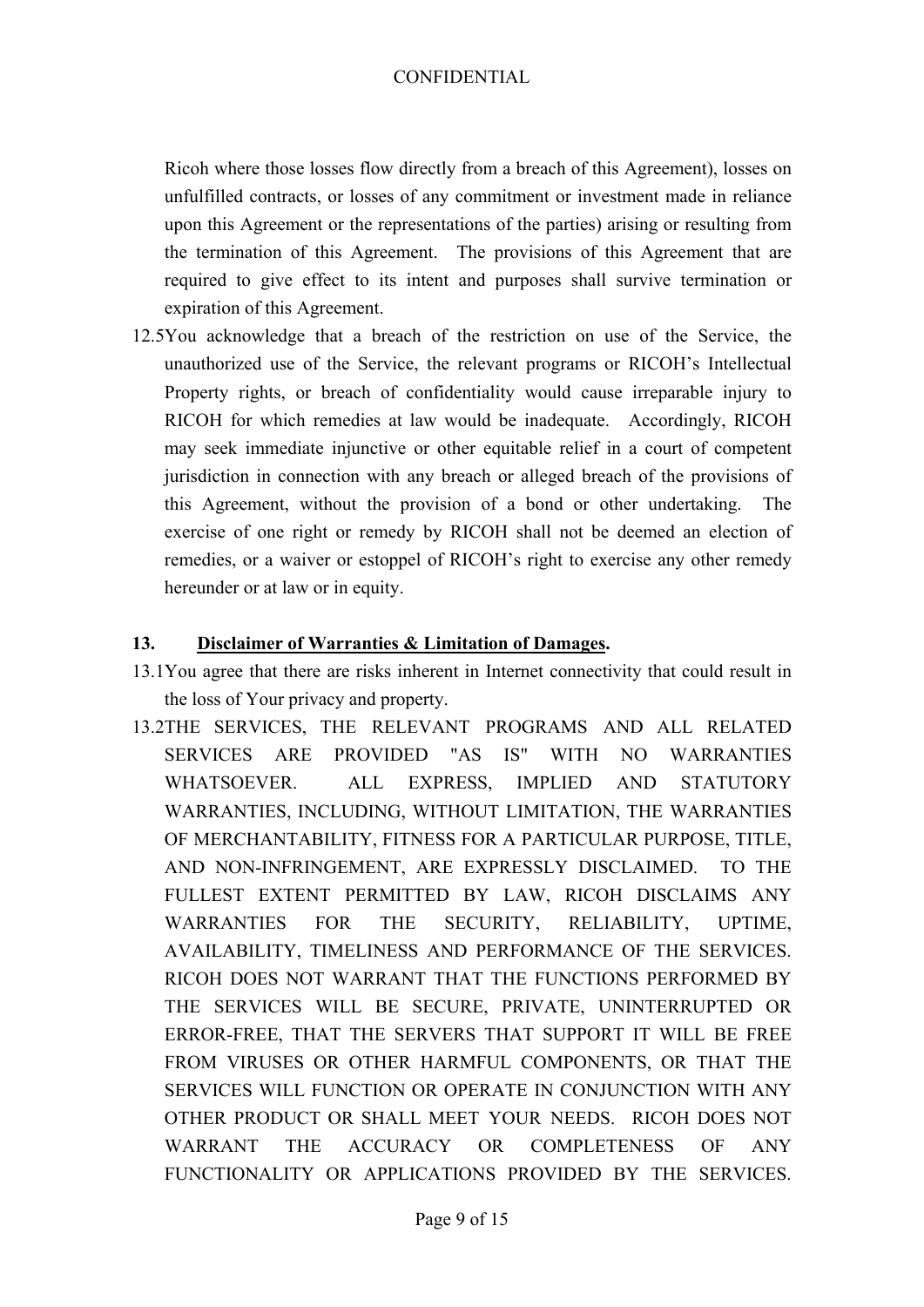YOU UNDERSTAND AND AGREE THAT THE SUBMISSION OF ANY DATA, CONTENT, INFORMATION, MATERIAL OR IMAGE TO RICOH OR THROUGH THE SERVICES IS DONE AT YOUR OWN DISCRETION AND RISK AND THAT YOU WILL BE SOLELY RESPONSIBLE FOR ANY LOSS, INTERCEPTION OR DAMAGE TO YOUR DATA, CONTENT, IMAGES OR OTHER MATERIALS OR ANY DAMAGE TO YOUR COMPUTER SYSTEM OR LOSS OF DATA THAT MAY RESULT IN SUBMISSION OF SUCH MATERIALS OR USE OF THE SERVICES. WITHOUT LIMITING ANY OF THE FOREGOING, YOU AGREE THAT ANY AND ALL DISCLAIMERS OF WARRANTIES AND LIABILITIES SET FORTH IN THIS SECTION SHALL ALSO BE APPLIED TO THE THIRD PARTY'S CONNECTED SERVICE AND THE DEVICES DEFINED ABOVE.

13.3TO THE FULLEST EXTENT ALLOWED BY LAW, THE "RICOH INDEMNIFIED PARTIES" (AS DEFINED BELOW) SHALL NOT BE LIABLE FOR ANY INDIRECT, INCIDENTAL, CONSEQUENTIAL, SPECIAL, EXEMPLARY AND PUNITIVE DAMAGES (INCLUDING, WITHOUT LIMITATION, LOSS OF REVENUE, ANTICIPATED PROFITS OR LOST BUSINESS, COST OF CAPITAL, COST OF SUBSTITUTE GOODS, FACILITIES, SERVICES OR REPLACEMENT SERVICES, OR DOWNTIME COSTS, OR LOSS OR DESTRUCTION OF CONTENT OR DATA) ARISING OUT OF (I) THE USE OF OR INABILITY TO USE THE SERVICES, (II) ANY TRANSACTION OR TRANSMISSION CONDUCTED THROUGH OR FACILITATED BY THE SERVICES, (III) ANY CLAIM ATTRIBUTABLE TO DEFECTS, ERRORS, OMISSIONS, OR OTHER INACCURACIES IN THE SERVICES, (IV) UNAUTHORIZED ACCESS TO OR ALTERATION OF YOUR TRANSMISSIONS OR CONTENT, OR (V) ANY OTHER MATTER RELATING TO THE SERVICES, EVEN IF RICOH HAS BEEN ADVISED OF THE POSSIBILITY OF SUCH DAMAGES. THE FOREGOING DISCLAIMERS, WAIVERS AND LIMITATIONS SHALL APPLY NOTWITHSTANDING ANY FAILURE OF ESSENTIAL PURPOSE OF ANY LIMITED REMEDY. IN ADDITION, UNLESS OTHERWISE REQUIRED BY APPLICABLE LAW WITHOUT THE POSSIBILITY OF CONTRACTUAL WAIVER OR LIMITATION, THE RICOH PARTIES' TOTAL AGGREGATE LIABILITY UNDER THIS AGREEMENT AND IN RELATION TO THE SERVICES AND ANYTHING WHICH RICOH HAS DONE OR NOT DONE IN CONNECTION WITH THIS AGREEMENT (AND WHETHER THE LIABILITY ARISES BECAUSE OF BREACH OF CONTRACT, NEGLIGENCE OR FOR ANY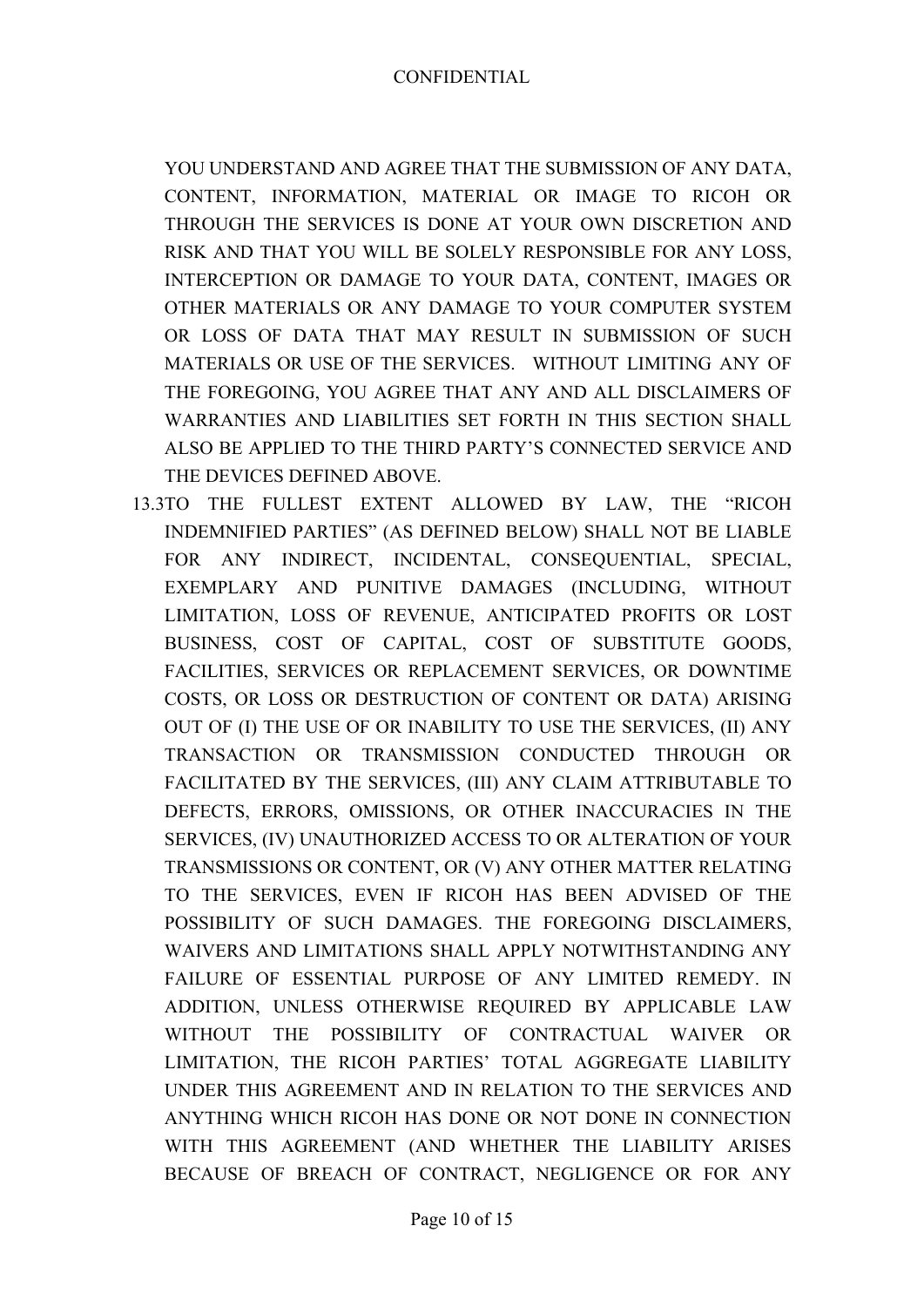OTHER REASON) SHALL BE LIMITED TO AN AMOUNT EQUAL TO THE TOTAL AMOUNTS PAID AND PAYABLE BY YOU FOR THE USE OF THE SERVICES. NOTWITHSTANDING THE FOREGOING, THE COMPANY PARTIES' LIABILITY FOR: (A) DEATH OR PERSONAL INJURY CAUSED BY THE NEGLIGENCE OF THE COMPANY PARTIES' OR THEIR AGENTS OR EMPLOYEES; (B) FRAUDULENT MISREPRESENTATION, OR (C) ANY OTHER LIABILITY THAT CANNOT BE EXCLUDED OR LIMITED BY MANDATORY APPLICABLE LAW; IS NOT EXCLUDED OR LIMITED BY THIS AGREEMENT, EVEN IF ANY OTHER TERM OF THIS AGREEMENT WOULD OTHERWISE SUGGEST THAT THIS MIGHT BE THE CASE.

13.4IF FOR ANY REASON LOCAL LAW IN WHICH THE SERVICES ARE ACCESSED DOES NOT ALLOW FOR SUCH LIMITATIONS OR EXCLUSIONS, SOME OR ALL OF THE ABOVE MAY NOT APPLY TO YOU. IN THOSE STATES, RICOH'S LIABILITY IS LIMITED AND WARRANTIES ARE EXCLUDED TO THE GREATEST EXTENT PERMITTED BY LAW, WHERE IN ANY EVENT RICOH'S AGGREGATE LIABILITY SHALL IN NO EVENT EXCEED  $\epsilon$ 500.00

# **14. Indemnification.**

You understand and agree that You are personally responsible for all activities conducted by You and the Users, or under Your account and passwords, or otherwise in connection with Your use of the Service. You agree to defend, indemnify and hold harmless RICOH, the Contractor, and their subsidiaries, affiliates, subcontractors, and licensors, and each of its and their respective officers, directors, agents and employees (collectively, **"RICOH Indemnified Parties"**) from and against all losses, expenses, and damages, and all third party suits, claims, judgments and costs (including, but not limited to, direct, incidental, consequential, exemplary and indirect damages), and reasonable attorneys' fees, resulting from or arising out of (i) any data or files submitted, transmitted, stored, used or processed through the Service, including any claims that such data or files infringes the intellectual property rights of third parties, (ii) any Services Misuse, (iii) Your violation of any terms of this Agreement, (iv) any misappropriation of any RICOH's Intellectual Property Rights or unauthorised disclosure or use of RICOH's confidential information, or (v) violations of the export provisions hereof.

# **15. Assignment.**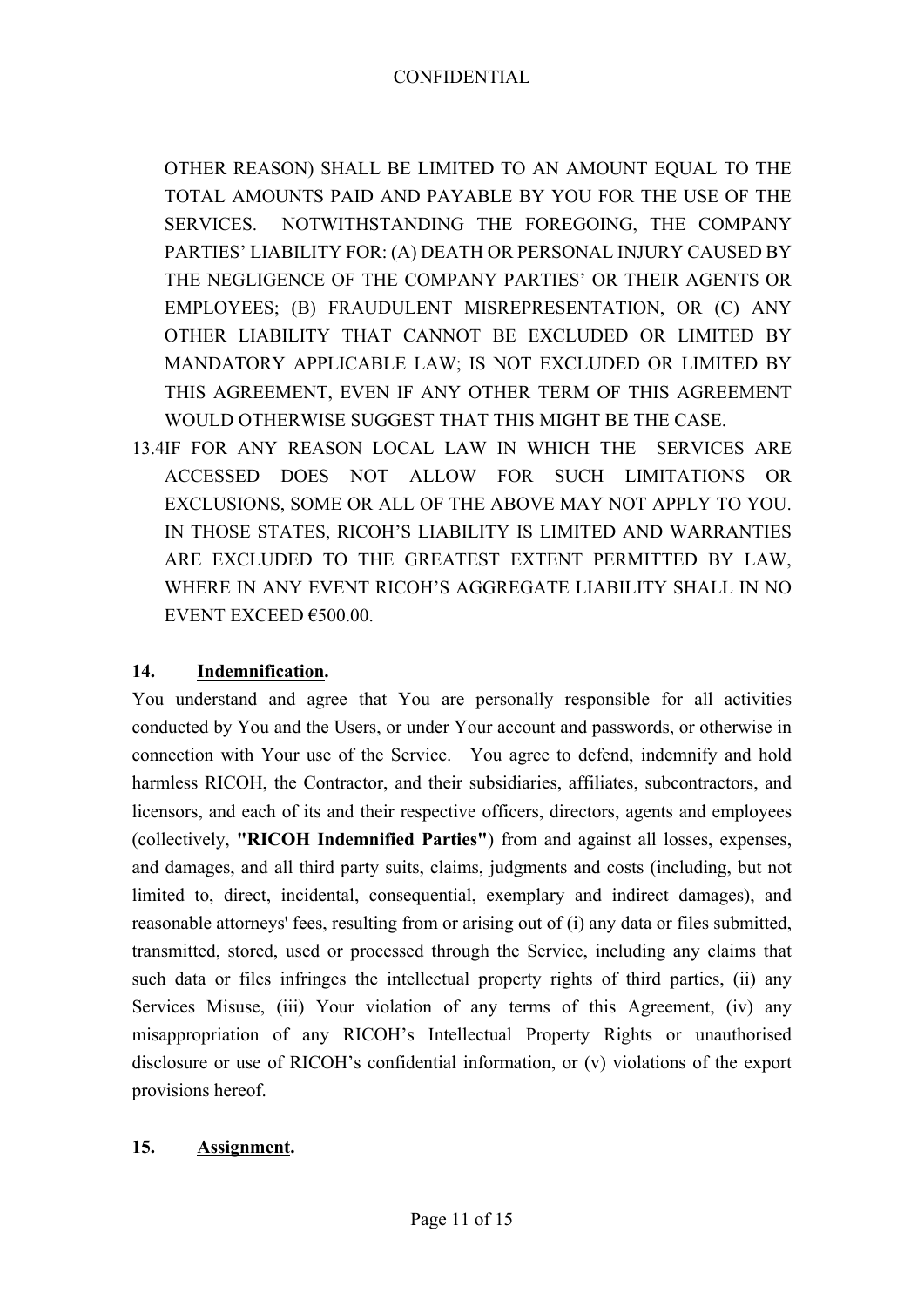This Agreement is personal to You and may not be assigned or transferred without the express written consent of RICOH, which consent may be withheld in RICOH's sole discretion. Any purported or attempted assignment without such consent shall be void and of no force or effect. RICOH shall have the right to assign this Agreement to any parent, affiliate or subsidiary, to any entity into or with which it is merged or to any purchase of the majority of its assets. RICOH may, in its sole and absolute discretion, subcontract or delegate performance of portions of the Service, and may change those assignments from time to time without notice to You.

## **16. Notices.**

Any notice to be given pursuant to this Agreement shall be in writing. You agree that the parties shall provide notices to each other via regular mail, or nationally recognised overnight courier service. You also agree to the use of electronic mail delivery to Your e-mail address on record in RICOH's account information for any notices sent to You by RICOH (or through its affiliate(s)). Non electronic notices to You may be sent to any address indicated in Your account registration or in any purchase order. All notices shall be deemed received on the earlier of actual receipt via overnight courier, twelve hours following electronic transmission, or three days following the date of mailing.

### **17. Information.**

Unless otherwise prohibited by applicable law without the possibility of contractual waiver or limitation, You agree to allow RICOH and any of its affiliates to store and use any contact information You provide to RICOH in connection with an Order, or the activation or registration of Your account, including names, phone numbers, and e-mail addresses ("**Contact Information**") for the purpose of: (i) providing any services to You under this Agreement (including support), (ii) for contacting You in relation to Your use of the Service and (iii) for contacting Your other products and services of RICOH, unless You subsequently notify us in writing that You no longer consent to such use. Without limiting foregoing, You acknowledge that Your Contact Information and any other data provided by you will be stored on RICOH's servers, which may, or may not be located in the country where You are located, and You consent to the processing and storage of your data and Your Contact Information in such location (including storage on servers outside the European Economic Area, even if You are located within the EEA). Under protection of confidentiality agreements, RICOH may transfer data and Your Contact Information to third party processors to help RICOH provide services and manage its relationship with You, including purchase and order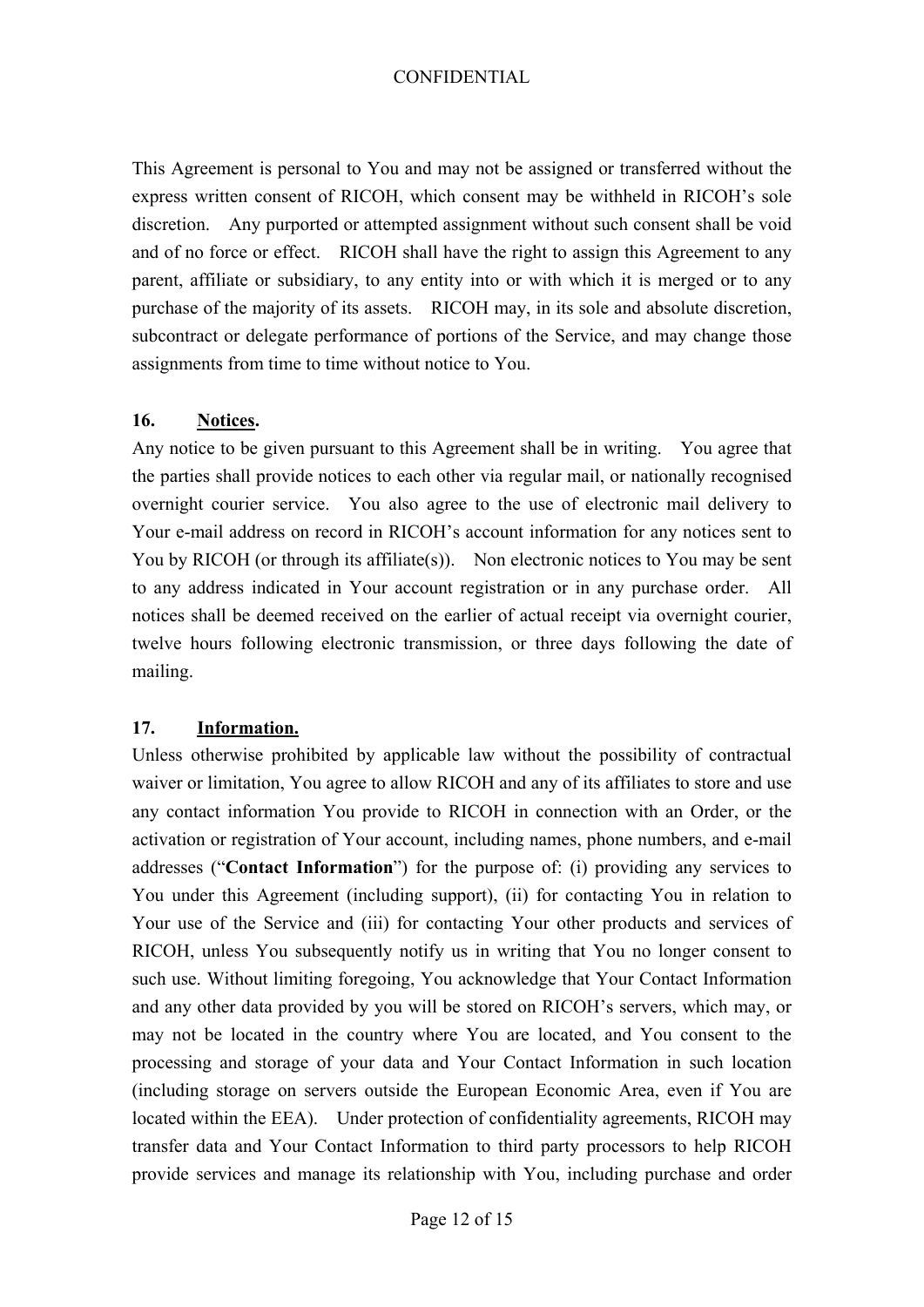fulfilment, credit card processing, providing marketing assistance and providing other customer services. Third-party processors and providers will be given access only to that information needed to perform their support functions, and are prohibited from using it for other purposes. RICOH will not transfer Your Contact Information to third parties for marketing purposes unless You have specifically consented to this. You agree that in the event we undergo re-organization or are sold to a third party, we may transfer the Contact Information to that re-organized entity or third party.

Each party shall comply with its respective obligations under the Data Protection Act 1998 (as amended) ("**DPA**"). Neither party shall do any act that puts the other party in breach of its obligations in this section nor shall anything in this Agreement be deemed to prevent any party from taking the steps it reasonably deems necessary to comply with relevant DPA. You agree that during the course of this license, in connection with the Services: (i) you alone shall determine the purposes for which and the manner in which personal data are, or will be, processed; (ii) you are the data controller in respect of all personal data; and (iii) you have obtained consent from any data subject to send their personal data to RICOH. RICOH agrees that it is the data processor in respect of any personal data processed during the course of this license. You warrant and undertake that any instructions given by you to RICOH will at all times be in accordance with the requirements of DPA. You shall fully indemnify Ricoh against any loss, liability, and costs incurred by RICOH as a result of any breach of DPA by you.

# **18. Export Controls.**

You shall comply with all export laws and restrictions and regulations of the Department of Commerce, the United States Department of Treasury Office of Foreign Assets Control, or other United States or foreign agency or authority, and shall not use the Service to export, or allow the export or re-export of any content in violation of any such restrictions, laws or regulations. You represent and warrant that You and the Users are not located in, and are not nationals or residents of any restricted country, and that none of the Users are listed on the United States Department of Treasury list of Specially Designated Nationals, Specially Designated Terrorists, and Specially Designated Narcotics Traffickers, or on the United States Department of Commerce Table of Denial Orders. You also agree that You will not use the Service for any purposes prohibited by United States or other countries' laws, including without limitation, for the development, design, manufacture or production of nuclear, chemical, or biological weapons of mass destruction.

# **19. Independent Contractors.**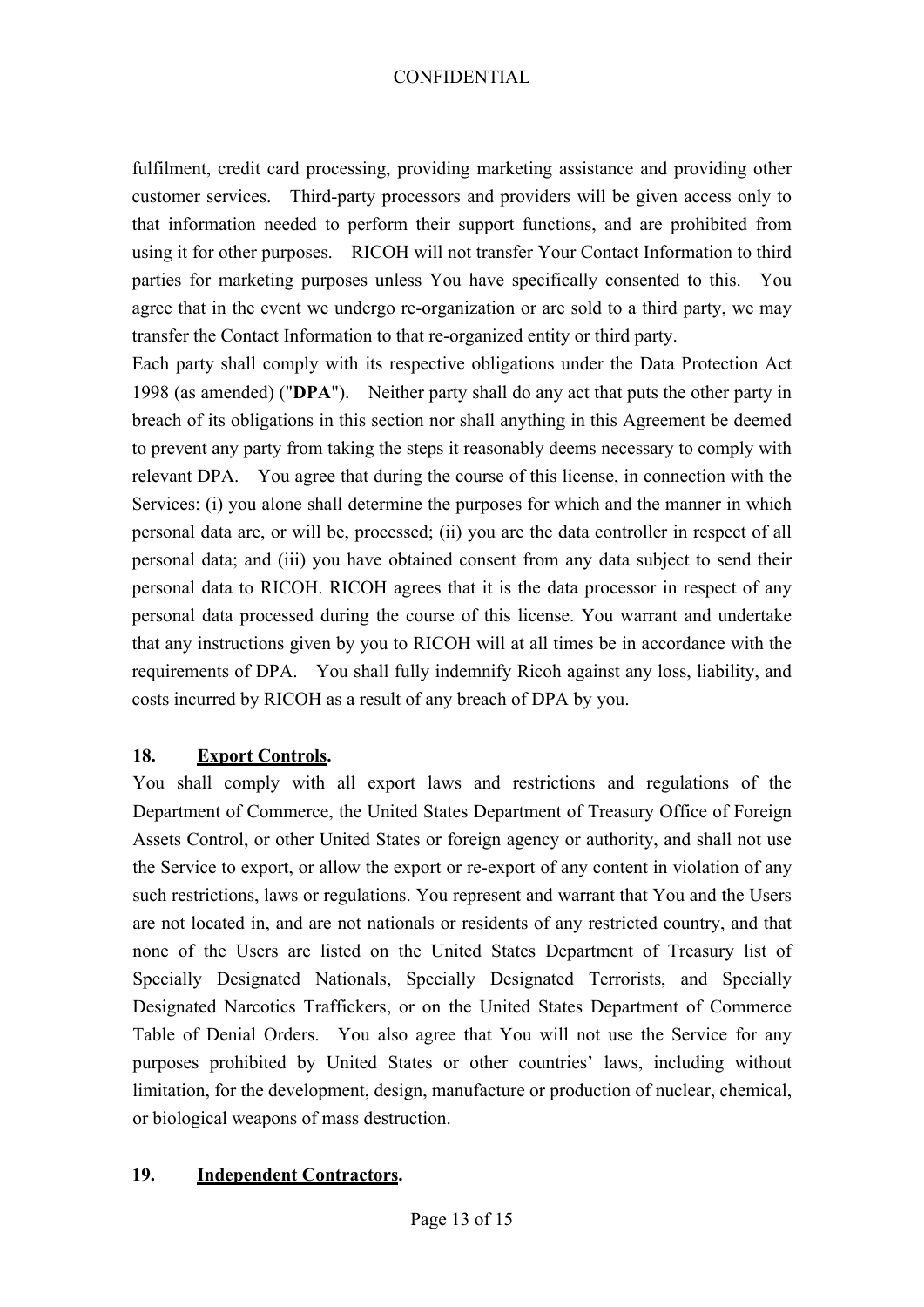The Parties are and shall be independent contractors, and nothing herein shall be deemed to cause this Agreement to create an agency, partnership, employment relationship or joint venture between the Parties.

# **20. Force Majeure.**

Neither party shall be liable for failure to fulfill its obligations under this Agreement or for delays in delivery due to causes beyond its reasonable control, including but not limited to act of God, acts or omissions of the other party, man-made or natural disasters (including without limitation earthquake, tidal wave, flood, fire, hurricane and tornado), epidemic, material shortages, war, riot, terrorist acts, strikes, delays in transportation, viruses, utility failures, interruption of telecommunications or the Internet service, or inability to obtain labour or materials through its regular sources. The time for performance of any such obligation shall be extended for the time period lost by reason of the delay.

# **21. Governing Law.**

The United Nations Convention on Contracts for the International Sale of Goods does not apply to this Agreement. The governing law and jurisdiction for this Agreement will depend upon where You apply for the use of the Service to the Contractor:

(a) if You apply for the use of the Service in the Americas, this Agreement shall be deemed made under the laws of the State of New York, USA, excluding the choice of law and conflict of law provisions, and any claim against RICOH may be enforced or disputed only and exclusively in the courts of the State of New York,

(b) if You apply for the use of the Service in Europe, the Middle East or Africa, this Agreement shall be deemed made under the laws of the England, excluding the choice of law and conflict of law provisions, and any claim against RICOH may be enforced or disputed only and exclusively in the courts of England,

To the extent permitted by local law, the parties hereto waive any right they may have to trial by jury.

# **22. Severability.**